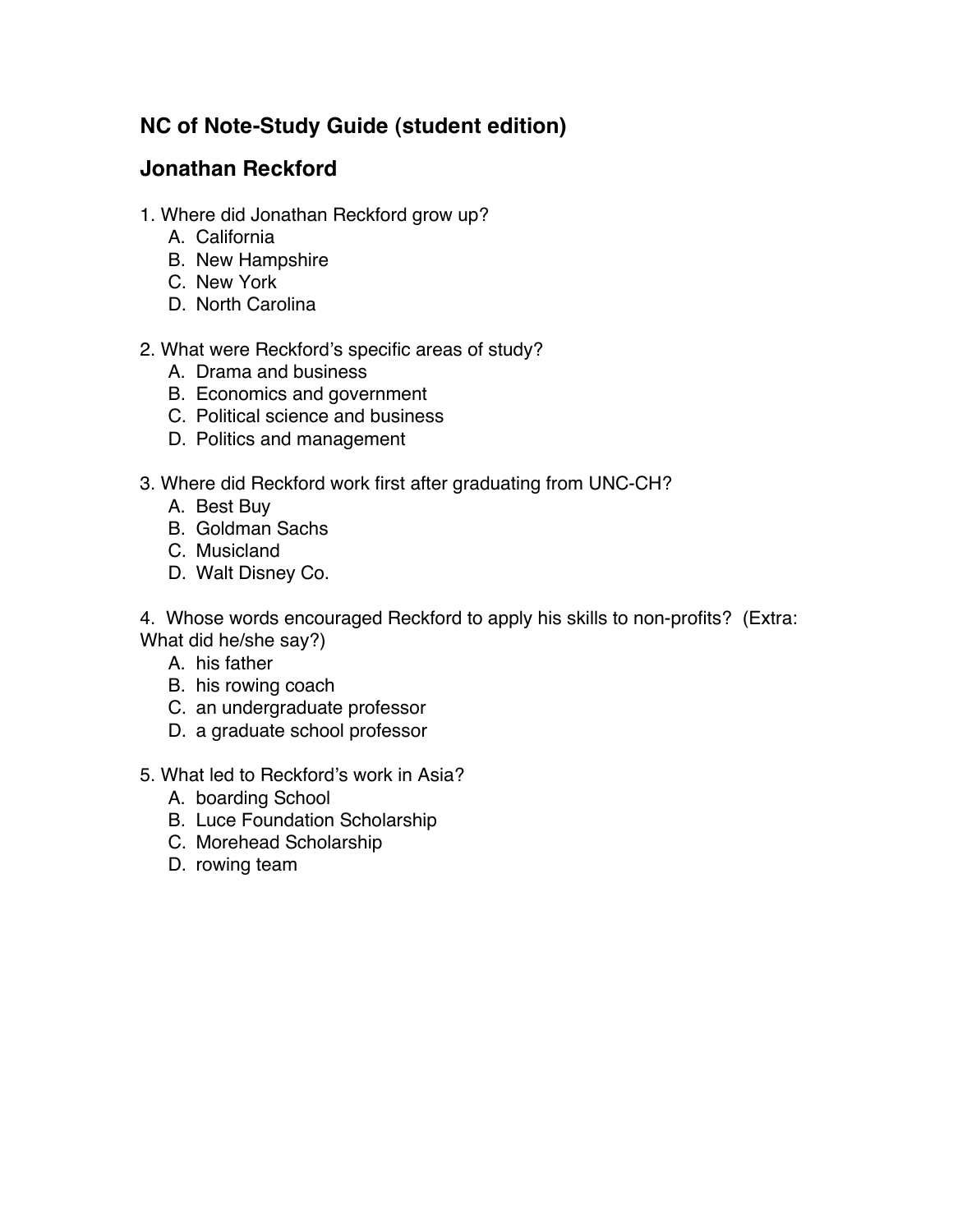

- 6. Which heading belongs in the circle above?
	- A. gender equity
	- B. global poverty
	- C. health issues
	- D. voting rights
- 7. How did Reckford become involved with Habitat for Humanity?
	- A. His church recommended him for the position of CEO for Habitat.
	- B. He received a phone call from someone helping Habitat find its CEO.
	- C. His company offered him a year off to serve as interim CEO for Habitat.
	- D. He worked his way from state level leadership to the position of CEO for **Habitat**
- 8. What is the false dichotomy that Reckford describes?
	- A. Service vs. faithful
	- B. Faithful vs. grassroots
	- C. Professional vs. faithful
	- D. Organized vs. professional
- 9. Which best represents Reckford's view of former President Jimmy Carter?
	- A. Carter gives funds to Habitat.
	- B. Carter travels around the world.
	- C. Carter is too old to build houses.
	- D. Carter treats everyone the same.